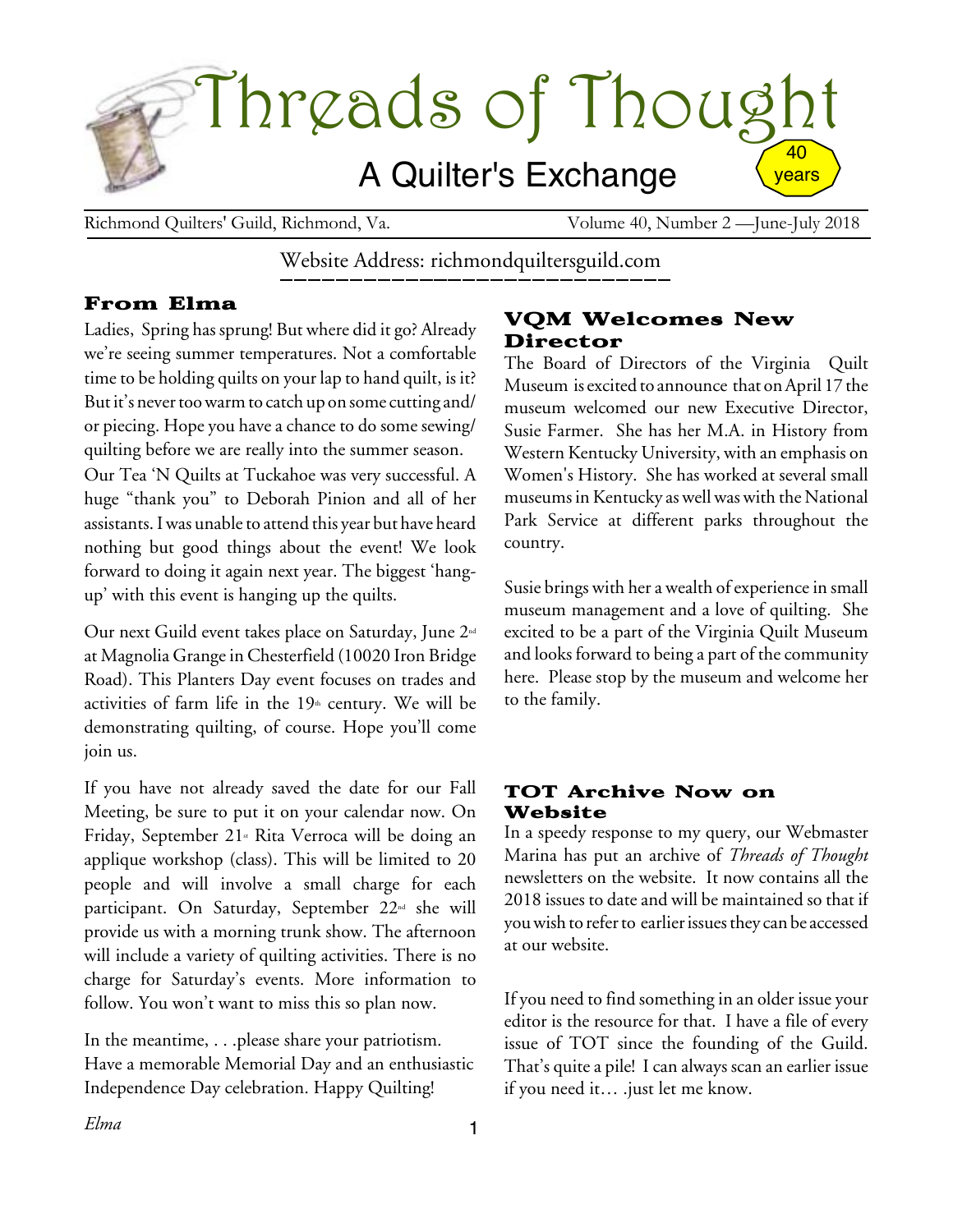### Va Quilt Museum News

On May 22 new exhibits open at VQS… something for everyone:

**Beyond the Valley** (based on the Valley Botanical. These pieces reflect an American folk art quilt that depicted the botanicals of the Shenandoah Valley just before the Civil War.

**Fly Me To the Moon** Artists from eight countries created 179 art quilts celebrating man's first walk on the moon.

**Treasures from the Vault.** Quilts accessioned in 2017 representing several areas of Virginia.

**Small Botanical Sentiments.** Inspired by applique quilts these small pieces each reference its conception and identity to the original quilt which inspired it.

These exhibits will be on view until September 8.

### Va Quilt Museum Event

On May 6 the Virginia Quilt Museum again came to Richmond at a tea/luncheon at the Westin Hotel with museum curator, Gloria Comstock presenting a program entitled "I Live in a Closet. What Will Happen To Me?" After telling the stated standards for quilts at the museum, she described how offered quilts are selected and how they are treated once there, sometimes using a genealogist to help dig out details of its history and restorers for any needed repairs or specialized care. Museum staff had also brought several quilts to share.

This was the second effort of the Museum to bring quilt information and entertainment to Richmond, and unfortunately too few of us are taking advantage of these special opportunities. It was suggested that earlier and more widespread publicity might improve turn-out.

# Deadline for the August September issue of TOT: July 9

Threads of Thought is published 6 times a year by the Richmond Quilters' Guild. Send news items, inquiries, advertisements and suggestions to the editor, Ann Shibut, at 804 Derby Drive, Richmond, VA 23229 *or* use e-mail: ashibut@comcast.net. Telephone: 741-1374 or cell, 276-591-8546. Newsletter deadline: 2nd Monday of the month. For changes of address please notify your chapter treasurer.

### **Richmond Quilters' Guild Officers**

| President      | Elma Cooper            | 3 |
|----------------|------------------------|---|
| Vice President | Debbie Quitiquit       |   |
| Secretary      | Anne C. Wright         | 5 |
| Treasurer      | <b>Shawne Kaeser</b>   | ļ |
| Asst. Treas.   | <b>Sharon Gallegos</b> |   |
| Prog. Chair    | Nancy Buckland         |   |
| Asst. Program  |                        |   |
| Web-masster    | Marina Hernandez       |   |

 $820-8773$  or elmacooper  $(a)$ gmail.com  $49-3470$  or quitiquilt@hotmail.com  $620-1426$  or anneqlt  $(a)$  aol.com 530-3443 oe sjkaeser@comcast.net  $382 - 7536$  or sgg $7777@a$ aol.com

> 347-7674 oe L2Quilt@hotmail.com vaguild@gmail.com

### A Quilter Friend Shares

Irecently traveled to Ireland with a group of crafters one of whom was Pat O'Leary from the Boston area. It turns out that she had once taken a class from Richmond's Augusta Cole, so that helped establish a friendship and she has been sending items and photos of interest since we returned to our homes.

Evidently quilter Victoria Findlay Wolfe spoke to her Guild on May 5, and Pat thought these highlights from her talk were worth sharing:

- 1. Polka Dot fabric is a two-color solid
- 2. Think about the things you buy all the time; then buy the opposite. Working with it will yield creativity.
- 3. Give away a quilt for every one you finish.

*Ann Shibut*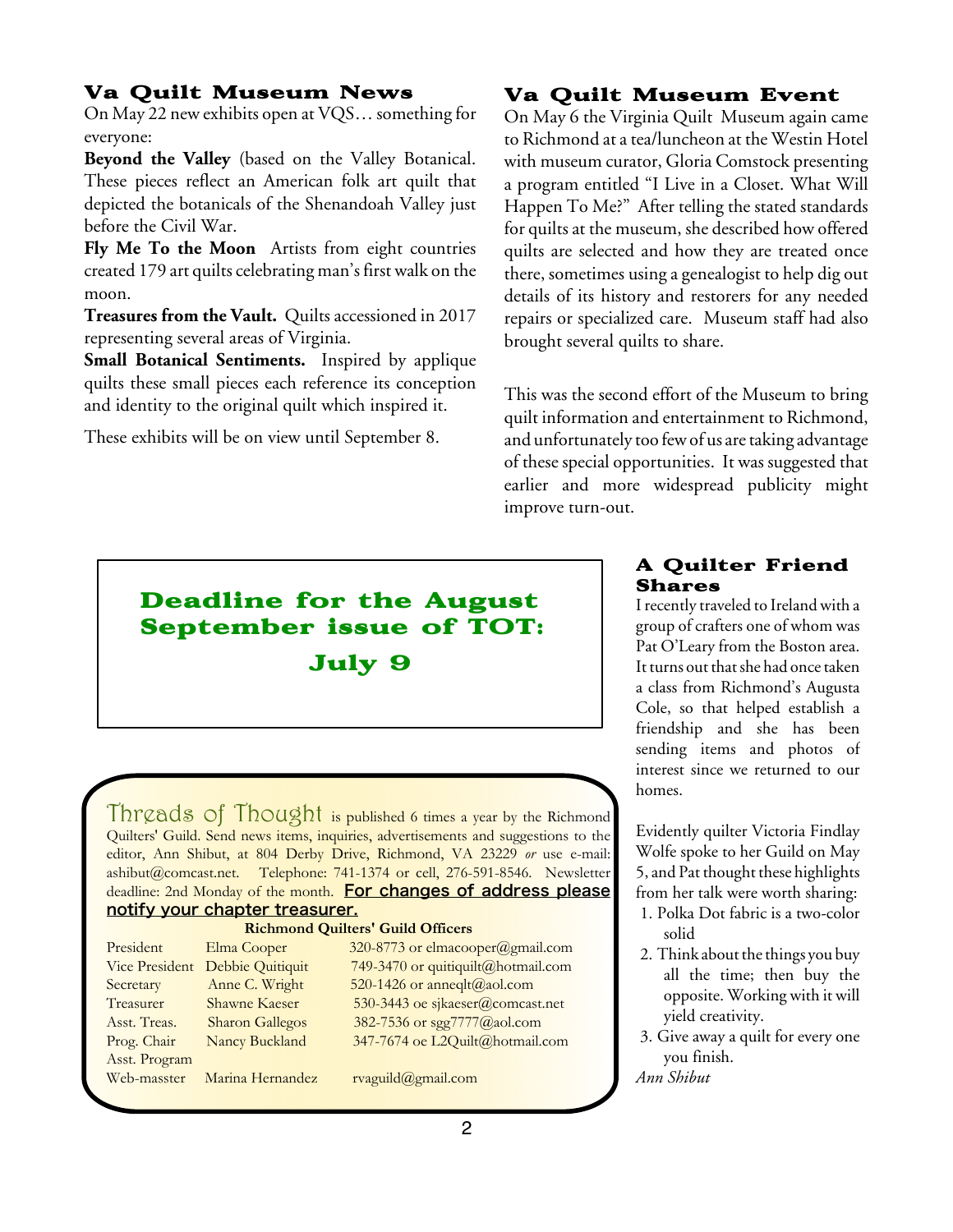### RQG Board Meeting Minutes

April 8, 2018 3:00PM Bon Air Christian Church, Bon Air, VA

President Elma Cooper welcomed members and routed an attendance sheet; a quorum was confirmed.

Elma handed out a chapter roster to a chapter representative (showing their membership on March 10, 2018) for distribution of the  $40<sup>th</sup>$  anniversary pins. There were 306 members in the Guild.

Membership cards were also distributed to ultimately go to the chapter treasurers for 2018-2019 memberships. After introductions of those present the minutes of the last meeting were approved as printed in the *Threads of Thought*. In the absence of the treasurer, the annual meeting treasurer's report was submitted.

Chapter reports were provided as followed

-Bits & Pieces – Sue Cook – Recent programs include a quilt-as-you-go technique with foundation piecing as an upcoming program - charity projects continue including pillowcases/NICU quilts/Lutheran ministry – funding continues for the chapter's fleece project

-Crazy Quilters – Deb Bosse – Have been making bowls and pea pod bags – next month Lee Taylor will present a program "What's your Angle"

-Hospitality – Dorothy Griffith – Kudos wereexpressed from the meeting attendees to HospitalityChapter on a very nice annual meeting they hosted – they did a lovely job. Dorothy reported that they have been working on quilts for the visually impaired (36x36 with texture and a black backing). Nancy Buckland will be presenting an upcoming workshop and the group is working on quilts for boys. Shannon Shirley's quilt labels program is up-coming and June will be a program on special effects and quilting.

-James River – Liz Bradshaw – JRH has already started working on table favors for the next spring meeting. Debbie Quitquit will be providing a program this month on hand quilting and Shannon Shirley will be at JRH us with her book on quilt labels

-Piecemakers - Deborah Pinion - In January and February, PM made 29 quilts for St Mary's along with 500 toiletry bags

Special Committee Reports

-Spring Meeting 2018 had about 85 attendees and the program was very interesting

-Tea at Tuckahoe – tickets and posters are available today - tickets can be bought from guild members and will also be sold online. You will need to have a ticket even if you are working. One person from each chapter is responsible for quilts getting the quilts to Tuckahoe to be hung. Volunteers are needed for cooking, setup (10-2), takedown and towork during theevent. A donation ofsweetsis also needed from each chapter; fingerfood like a bundt cake, a pound cake or cookies. St. Matthew's church is set to host the sandwich making on Saturday. We will also have demonstrations of hand work with a hoop set-up. An email will go out if the event has to be moved to the rain date. Food can be dropped off on Saturday. Also the raffle quilt needs binding and Deborah Pinion is looking for a volunteer. Deborah Pinion is also bringing the Wonky House quilts from the Hampton Quilt Show challenge to hang at Tuckahoe. Chapters are asked to bring a quilt stand if they have one.

-Fall Meeting – Rita Verroca (applique) has been booked for a 6 hour workshop on Friday, September 21; she can teach roughly 20 people at approximately \$35/person; Saturday will be a trunk show in the morning and then an afternoon fashion show of Guild members creations (jackets, purses, etc). Morning snacks will be by the board members. There was discussion about a potluck lunch the meeting, which will be at Southside Baptist, and Nancy Buckland opinion is needed concerning lunch.

-Lifetime Members Quilt - The quilt has run out of room to add new names; one suggestion is to add the names on the back, another suggestion is to add a border. The quilt will belooked at and then the decision madein timefor the spring meeting next year.

-Spring Meeting 2019 - Nancy Buckland will set the date.

-The next board meeting is August  $19<sup>th</sup>$ .<br>Other Business

-Elma was excused and the Board went into closed session for a few minutes.

-Members were reminded that articles for Threads of Thought are due the second Monday of the month.

-Planters day at Magnolia Grange is also upcoming and the Guild has been invited to participate. The date is June 2nd from 10 am to 4 pm; please let Elma know if you can volunteer. They are looking for demonstrations of hand quilting and techniques that would have been popular in the 1800s.

-Also there is a yard sale at Quilters Corner on April 14th from 8 a.m. to 1 p.m. Lee Kallusch has a spot reserved that she cannot use; if you would like to use her spot please reach out to Lee.

The meeting then adjourned.

*Anne C. Wright*, Secretary <sup>3</sup>